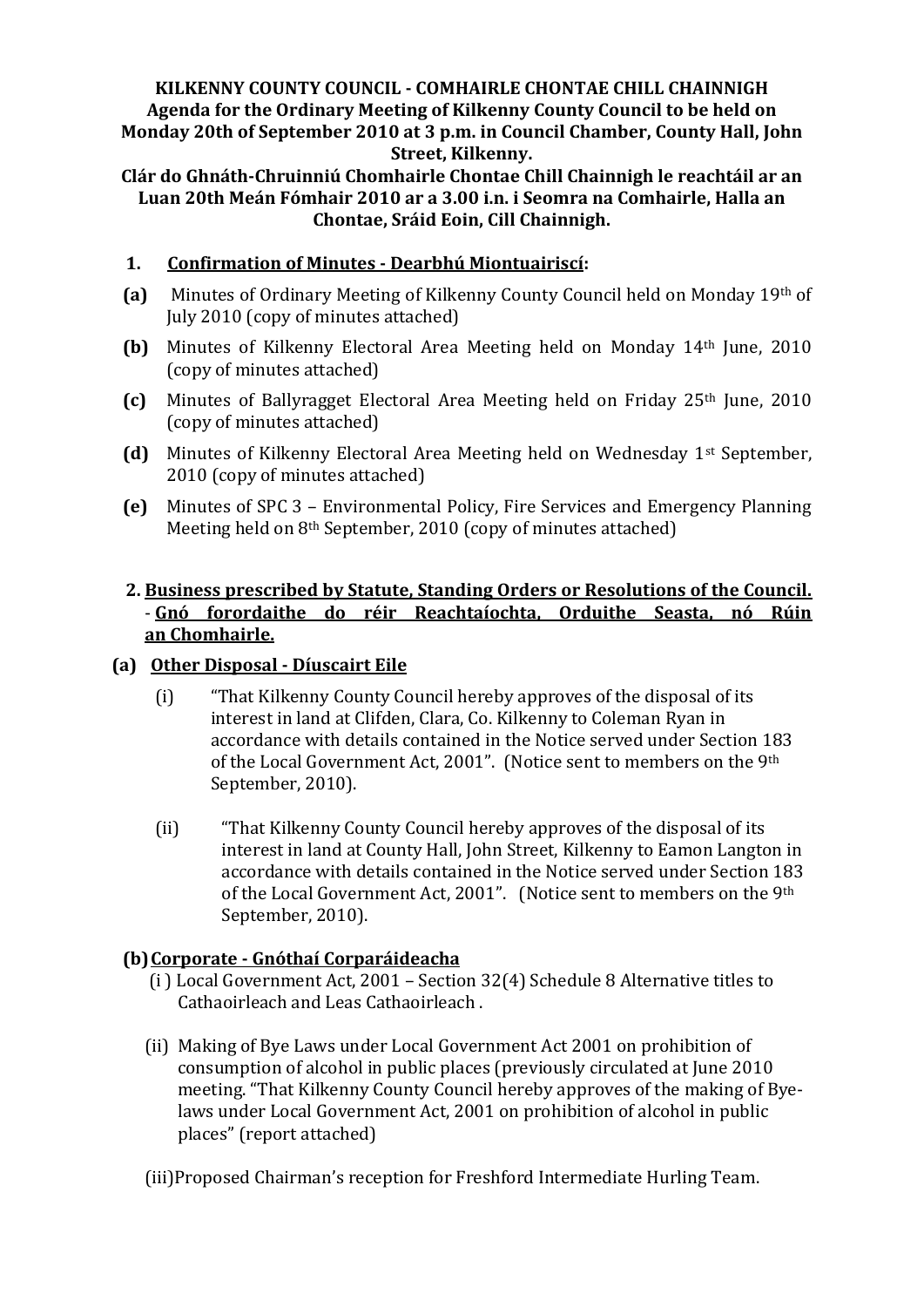# **(c ) Roads – Bóithre**

- (i) 3 Year Roads Restoration Programme (report to follow)
- (ii) Review of Fire Services (report to follow)
- (iii) Taking in Charge of Estates, Section 11 of the Roads Act 1993, Section 180 of the Planning & Development Act 2000 – 10 houses at Leonard's Court, Dunnamaggin, Co. Kilkenny and 16 houses at Abhainn Ri, West Street, Callan, Co. Kilkenny. (report attached)

## **(d)Planning – Pleanail**

- (i) Managers Report on submission to the Draft Gowran Local Area Plan (report already circulated)
- (ii) Resolution under Section 85 of the Local Government Act 2001 with Waterford City Council in order to remove the site of the former Ard Ri Hotel, Ferrybank, Waterford from dereliction.

## **(e)Housing – Tithíocht**

Draft Anti Social Behaviour Policy (report attached)

## **(f) Finance – Airgeadas**

Economic Development Policy Update

**3. Urgent Correspondence - Comhfhreagras Práinneach**

#### **4. Business adjourned from a previous Meeting - Gnó ar athló ó chruinniú roimhe seo:**

#### **5. Fix Dates and Times of Meetings - Dátaí agus Amanta do chruinnithe a shocrú:**

 **(a)** Schedule of meetings from September – November 2010 (attached)

**(b)** Agree date for Joint Meeting of Kilkenny County Council and Kilkenny Borough Council to discuss the Kilkenny Central Access Scheme revised proposals.

#### **6. Consideration of Reports and Recommendations of Committees of the Council - Plé ar Thuairiscí agus Moltaí ó Choistí an Comhairle:**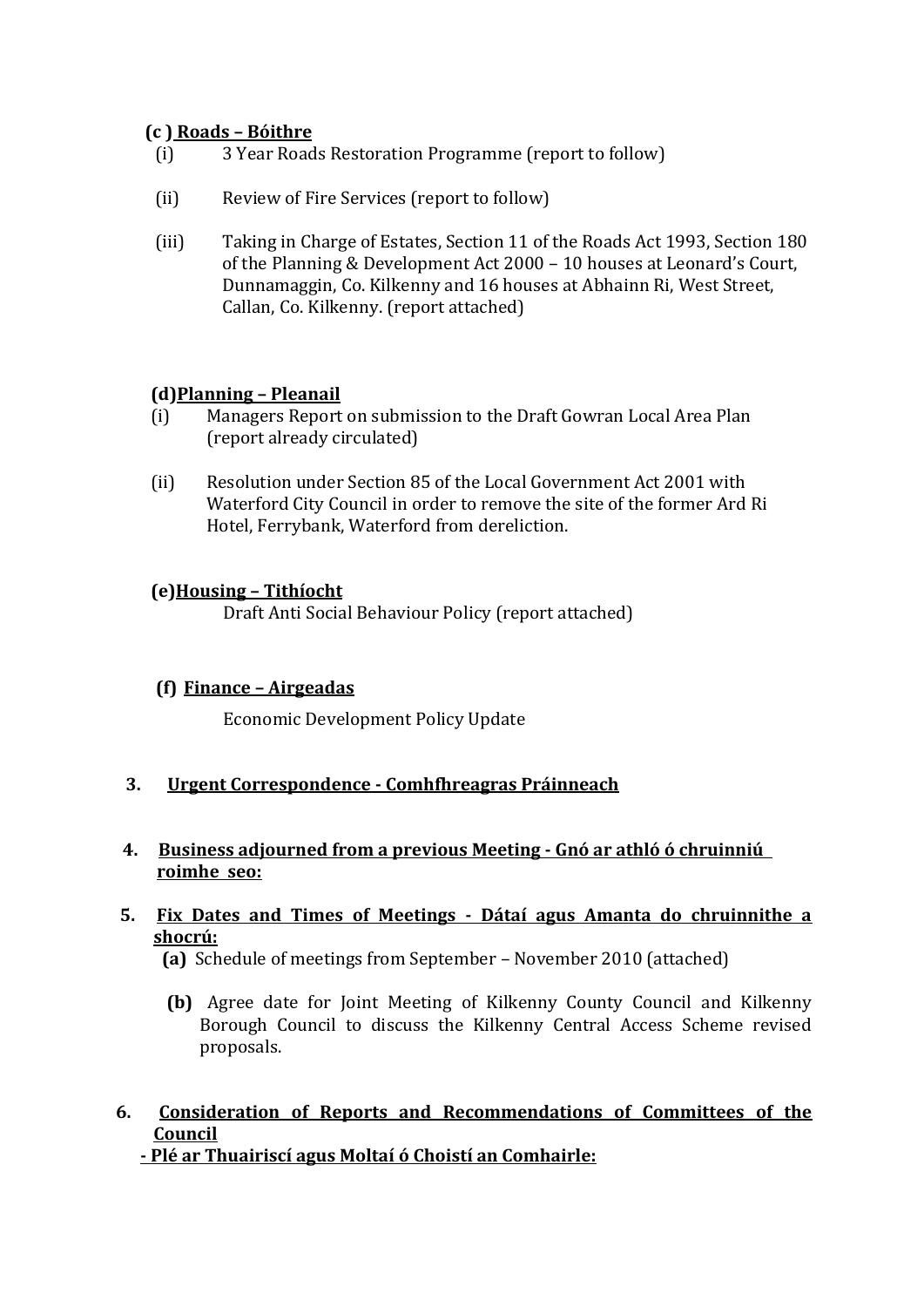- **(a)**Report on Kilkenny Electoral Area Meeting held on 14th June, 2010 (copy of report attached)
- **(b)**Report on Kilkenny Electoral Area Meeting held on 1st September, 2010 (copy of report attached)
- **(c)** Report on Ballyragget Electoral Area Meeting held on 25th June, 2010 (copy of report attached)
- **(d)**Report on SPC 3 Environmental Policy, Fire Services and Emergency Planning Meeting held on 8th September, 2010 (copy of report attached)

## **7. Other Business set forth in the Notice convening the Meeting - Gnó Eile romhainn i bhFógra reachtála an Chruinnithe**

## **8. Education & Training**

Conferences – Request for approval to attend as per circulated list. Summary of Proceedings at Conferences have been received from

| Councillor               | <b>of</b><br>Date          | <b>Title of Conference</b>      |
|--------------------------|----------------------------|---------------------------------|
|                          | Conference                 |                                 |
| John Brennan             | $24-26$ <sup>th</sup> June | <b>Carlow Tourism</b>           |
| Sean Treacy              | 25th-27th June             | Wind & Solar Energy             |
| <b>Catherine Connery</b> | 9th, 10th & 11th July      | Local Gov Roads & Transport     |
|                          |                            | Services                        |
| <b>Catherine Connery</b> | $15th - 18th$ July         | Practical Guide to Media Skills |
|                          |                            | for Councillors                 |

# **9. Matters Arising from Minutes - Gnótha ag éirí as Miontuairiscí**

## **10. Any Other Business - Aon Ghnó Eile**

## **11. Notices of Motion - Fógraí Rúin:**

## **7(10) Mary Hilda Cavanagh**

"That Kilkenny County Council requests a meeting with the National Roads Authority with a view to securing agreement to construct an exit from the M8 Motorway to facilitate trucks (and other road users) travelling on the Cork-Ballyragget route via Durrow. Since the Cullohill exit was closed, Glanbia trucks have to exit at Urlingford and travel on the N8 from Urlingford to Durrow due to the absence of such an exit; and further, to discuss the merits of introducing an special annual rate for companies whose commercial vehicles pass through the toll frequently on a daily basis".